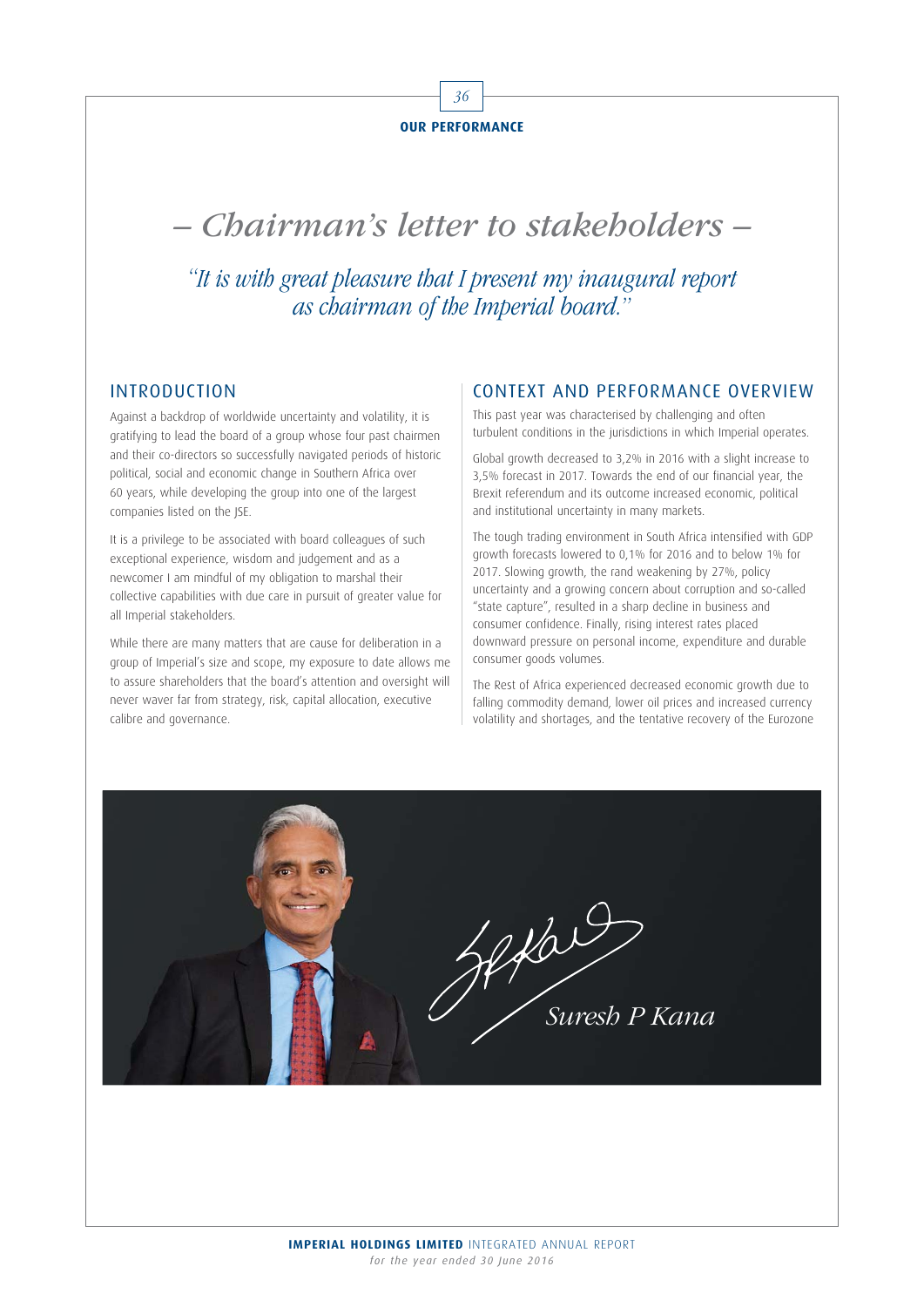#### **OUR PERFORMANCE** > CHAIRMAN'S LETTER

 $\overline{3}$ 

"... the board believes the group is well placed to capitalise on growth opportunities as they arise and to enhance value creation for our stakeholders."

continued through the year with the United Kingdom recording solid economic growth prior to the Brexit result.

Notwithstanding the specific impact of these conditions on Imperial (as described in the CEO's report) the group's revenue was up by a pleasing 8% to a record R118,8 billion, with operating profit up by 3% to R6,4 billion. Earnings per share remained flat and headline earnings per share declined by 3%. Although net working capital increased by 7% to R9,9 billion, the group generated solid cash flows from operations of R9 billion and a return on invested capital of 12,4%. A final dividend of 425 cents brought the full year dividend to 795 cents.

#### A NEW ERA

During the past year, your directors reached the conclusion that in essence the most valuable assets and capabilities of Imperial could be logically grouped within two value chains or sectors – logistics and vehicles. Imperial's genesis as a motor dealership in 1948 set the stage for its growth into a globally significant importer, distributor and dealer of motor vehicles and associated products and services. Concurrently, the group expanded into adjacent business areas associated – sometimes loosely – with the transport of people and goods.

The pedestrian growth over the past few years exposed two realities. The first was that we were involved in many businesses and assets that were non-core, strategically misaligned, underperforming or of a scale that produced a low return on effort. The second was that those businesses and assets with the most promising prospects of producing growth and returns, operated within the logistics and vehicles value chains. Although these value chains appear to overlap in different sectors of industry and commerce, their underlying strategic, financial, organisational and managerial determinants of success are far less similar and complementary than a superficial analysis would suggest.

Setting aside the impact of exogenous factors on the performance of Imperial, it was therefore decided to dispose of unwanted businesses and assets, and to consolidate the group's five operating divisions within two large increasingly self-sufficient divisions: **Imperial Logistics** and **Motus Holdings** will respectively house the group's worldwide interests in logistics and vehicles, to sharpen strategic, managerial and customer focus, and to reduce duplication, complexity and costs. This restructuring included numerous changes to the roles or reporting relationships of the group's most senior executives, some of which addressed imminent succession requirements. As if all this was not enough, a year of extraordinary managerial activity included acquisitions of R4.4 billion, some concluded shortly after the financial year end.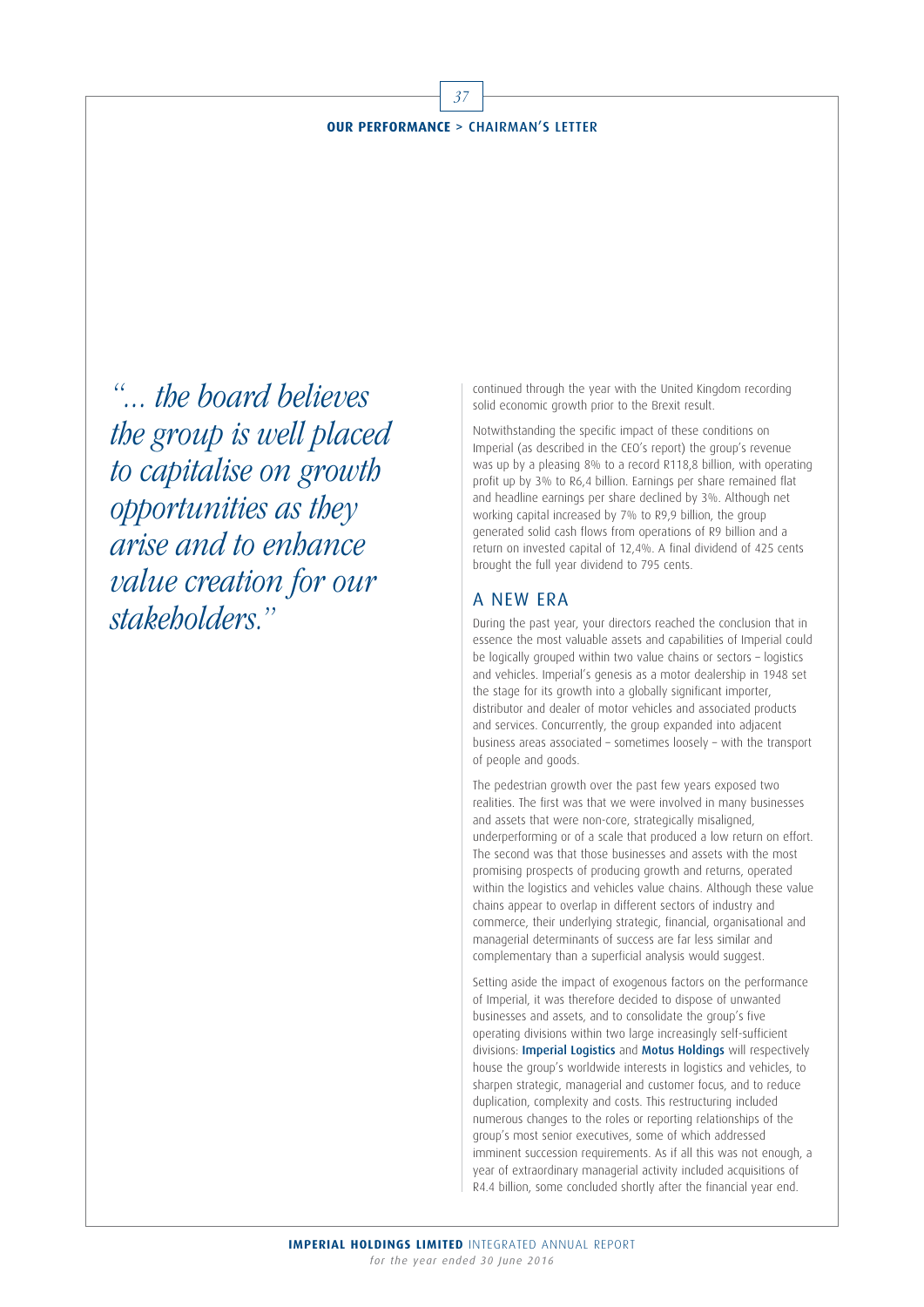## 38 **OUR PERFORMANCE** > CHAIRMAN'S LETTER

## ETHICS AND SUSTAINABILITY

Imperial is committed to acting with uncompromising honesty and integrity. The board recognises that ethical leadership forms the cornerstone of good governance and we are confident that the correct "tone at the top" is set uncompromisingly by our chief executive leading an experienced and motivated management team.

As the group expands its international operating base, especially as new operations are acquired and integrated into the group, it becomes increasingly important to ensure that Imperial's reputation as an ethical, responsible corporate citizen is protected and enhanced. The board acknowledges that the consistent application of the values that inform our behaviour and that of our business partners is fundamental to the group's business practices. During the year, the code of conduct was reviewed to ensure that it was still relevant and upholds the highest ethical standards. A revised code of conduct and a new anti-bribery policy was thus introduced and compliance was formally confirmed by 1 387 managers worldwide. Ethics awareness campaigns were also undertaken in four African countries.

The board is mindful that the effect of our commercial activities on the broader society is significant and as fiduciaries we strive at all times to exercise due care in our dealings with our stakeholders. We believe that corporate sustainability is founded on accountability for decisions that impact on people, the planet and profits in the long term and thus the board regularly reviews the risks, opportunities and material issues that affect the group and their impact on broader society.

## HUMAN CAPITAL

The far-reaching organisational restructuring of Imperial, aimed at positioning the group to capture growth, increase profitability and remain sustainable in an environment of profound structural and systemic change requires focused investment. Most prominent in this regard has been the accelerated investment in human capital management capabilities.

This has extended to ensure the relevance of the board's collective skills in providing oversight of the group's growth and value creation strategy. During the year, an independent board evaluation exercise was conducted by Woodburn Mann and the feedback was extremely positive. I am confident that the board, as a collective, has the optimum balance of relevant skills expertise and experience to provide effective governance to create long-term value for all our stakeholders.

A highly developed workforce is critical to ensure stakeholder value. During the year, the organisation effectiveness function was established. The activities of this function range from leadership assessments to job profiling and the identification of strategically critical positions. By 30 June 2016, the group's investment in training amounted to R319 million – an 8% increase on the prior year with an average of 16 hours of training per employee.

Imperial promotes diversity across its business. With 74% of the group's employees located in South Africa, it is imperative that our workforce reflects the demographics of the talent pools from which we select our employees. Over the years, the group has made good progress up to middle management levels but our attention is currently focused on repeating this at top and senior management levels.

At 30 June 2016, black representation at top and senior management levels was 19,4% (2015: 17,5%) and 24,3% (2015: 21,2%) respectively. In Germany, where gender diversity at executive level is an imperative, female representation at senior level is 10%.

Diversity, transformation and employment equity plans for each business set out the targets and initiatives that need to be in place to ensure success. Performance against these targets is monitored at various levels in the organisation, including the social and ethics committee of the board. Growth in black representation at senior and middle management levels is linked to performance and remuneration for South African-based executives and senior managers. For our German business, gender diversity is linked to performance and remuneration incentives.

The basis and extent of executive remuneration is increasingly being scrutinised globally. Imperial is sensitive to this while recognising that the most pressing threat facing global organisations is a worldwide shortage of executive leadership skills. At Imperial's last annual general meeting, 95% of shareholders voted in favour of the group's remuneration policy, a significant improvement from the 70% in the previous year. Although a non-binding advisory vote, the board continues to acknowledge the views expressed by shareholders in its deliberations and remains deeply committed to ensuring responsible conduct, sound governance and transparency regarding executive compensation.